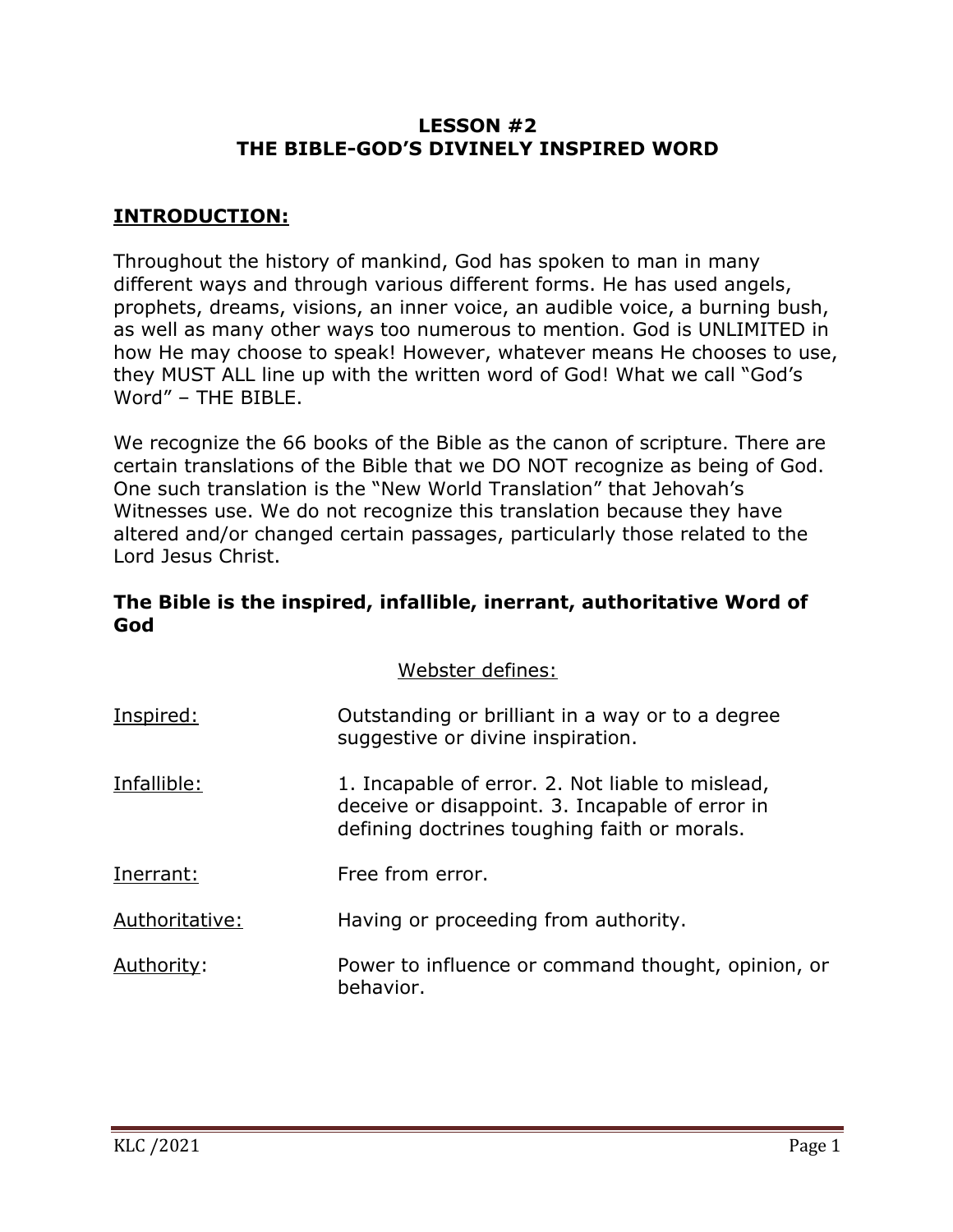- 1. The Bible was written by over 40 men under the inspiration of the Holy Ghost.
	- ♦ II Timothy 3:16
	- ♦ II Peter 1:21

Q – Should we ever try to defend or debate the Word?

2. No one can/will ever be able to **DESTROY** the Word of God!

 $\mathcal{L}_\text{max} = \frac{1}{2} \sum_{i=1}^{n} \frac{1}{2} \sum_{i=1}^{n} \frac{1}{2} \sum_{i=1}^{n} \frac{1}{2} \sum_{i=1}^{n} \frac{1}{2} \sum_{i=1}^{n} \frac{1}{2} \sum_{i=1}^{n} \frac{1}{2} \sum_{i=1}^{n} \frac{1}{2} \sum_{i=1}^{n} \frac{1}{2} \sum_{i=1}^{n} \frac{1}{2} \sum_{i=1}^{n} \frac{1}{2} \sum_{i=1}^{n} \frac{1}{2} \sum_{i=1}^{n} \frac{1$  $\mathcal{L}_\text{max} = \frac{1}{2} \sum_{i=1}^{n} \frac{1}{2} \sum_{i=1}^{n} \frac{1}{2} \sum_{i=1}^{n} \frac{1}{2} \sum_{i=1}^{n} \frac{1}{2} \sum_{i=1}^{n} \frac{1}{2} \sum_{i=1}^{n} \frac{1}{2} \sum_{i=1}^{n} \frac{1}{2} \sum_{i=1}^{n} \frac{1}{2} \sum_{i=1}^{n} \frac{1}{2} \sum_{i=1}^{n} \frac{1}{2} \sum_{i=1}^{n} \frac{1}{2} \sum_{i=1}^{n} \frac{1$  $\mathcal{L}_\text{max} = \frac{1}{2} \sum_{i=1}^{n} \frac{1}{2} \sum_{i=1}^{n} \frac{1}{2} \sum_{i=1}^{n} \frac{1}{2} \sum_{i=1}^{n} \frac{1}{2} \sum_{i=1}^{n} \frac{1}{2} \sum_{i=1}^{n} \frac{1}{2} \sum_{i=1}^{n} \frac{1}{2} \sum_{i=1}^{n} \frac{1}{2} \sum_{i=1}^{n} \frac{1}{2} \sum_{i=1}^{n} \frac{1}{2} \sum_{i=1}^{n} \frac{1}{2} \sum_{i=1}^{n} \frac{1$ 

- $\leftarrow$  Psalms 119:89
- $\triangleleft$  Isaiah 40:8
- ♦ Matthew 5:18
- ♦ Matthew 24:35
- ♦ I Peter 1:25

3. The Word of God is impacted with POWER!

- ♦ Jeremiah 5:14
- ♦ Jeremiah 23:29
- $\triangleleft$  Romans 1:16
- ♦ Ephesians 6:17
- $\leftrightarrow$  Hebrews 4:12
- 4. The Word of God is full of LIGHT!
	- $\bullet$  Psalms 119:105
	- ♦ Psalms 119:130
	- ◆ Proverb 6:23
	- ♦ II Peter 1:19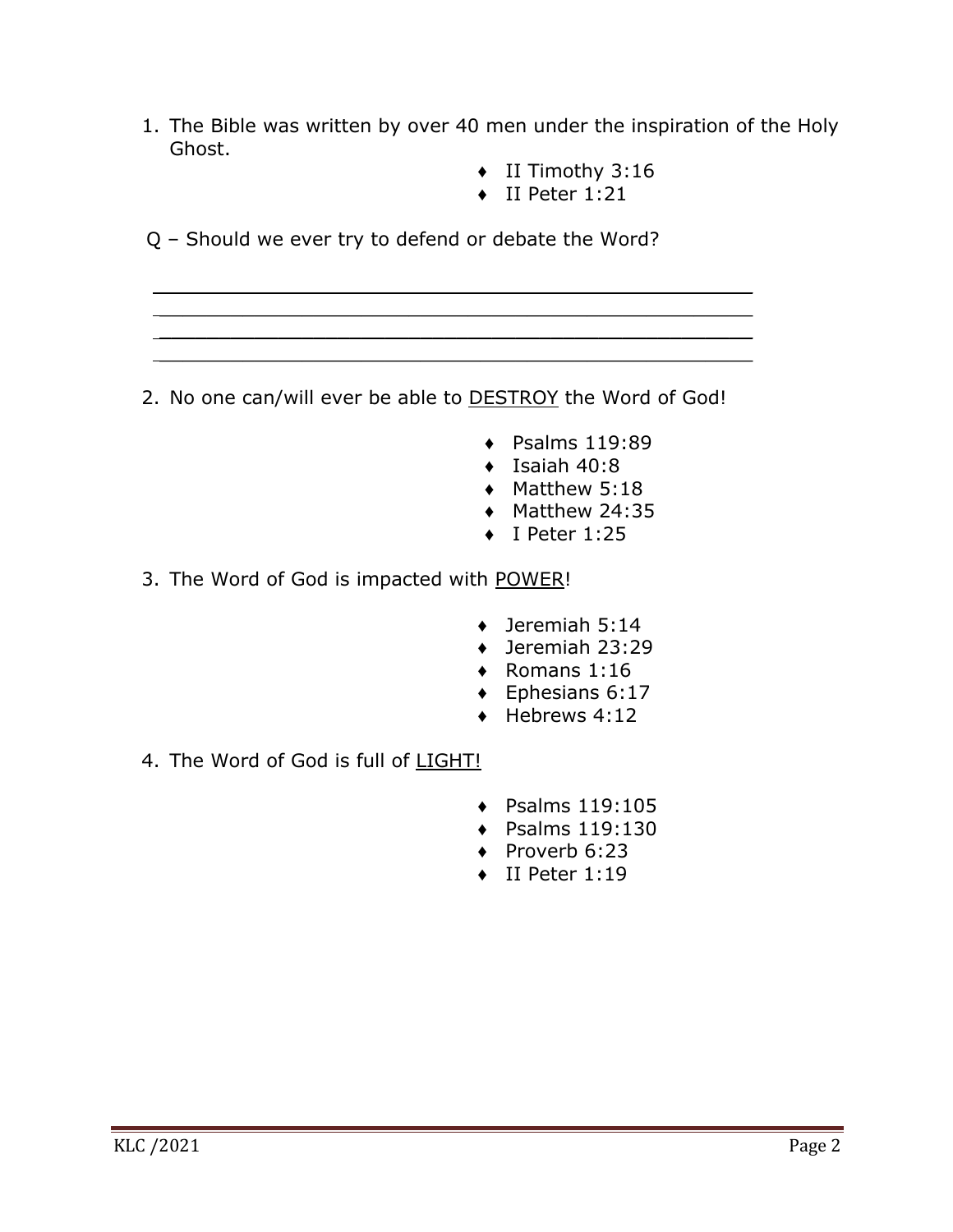- 5. The Word of God is **NUTRITIOUS FOOD!** 
	- ♦ Deuteronomy 8:3
	- $\bullet$  Job 23:12
	- $\triangleleft$  Psalms 119:103
	- ♦ Jeremiah 15:16
	- 1 Peter 2:2
- 6. The true servant of God LOVES the Word of God!
	- $\triangleleft$  Psalms 119:47
	- ♦ Psalms 119:72
	- $\triangleleft$  Psalms 119:97
	- $\triangleleft$  Psalms 119:140
- 7. The Word of God gives HOPE!
- ♦ Romans 15:4
- 8. The Word of God is written that we might have LIFE!
	- $\triangleleft$  John 20:31
	- I John 5:13
- 9. The Word of God is **SACRED** and not to be **ALTERED!** 
	- ♦ Deuteronomy 4:2
	- ♦ Deuteronomy 12:32
	- ♦ Proverbs 30:6
	- ♦ Revelation 22:19
- 10. The Word of God is **SURE** and can be **TRUSTED!** 
	- $\bullet$  I King 8:56
	- $\triangleleft$  Ezekiel 12:25
	- $\triangleleft$  Matthew 5:18
- 11. The Word of God must be TAUGHT!
	- Deuteronomy 11:19
	- $\bullet$  II Chronicles 17:9